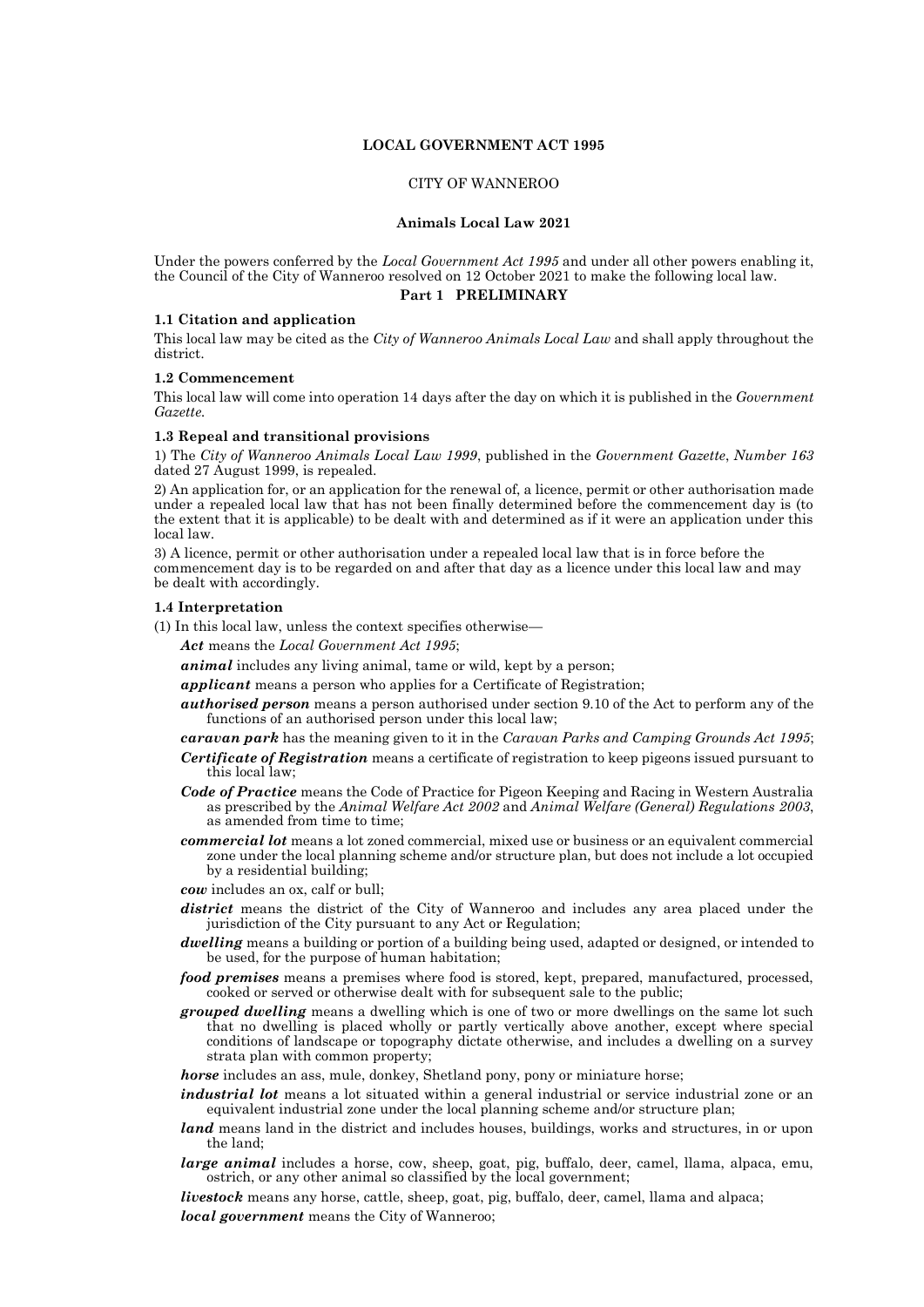*local planning scheme* means a local planning scheme made by the local government under the *Planning and Development Act 2005*;

*lot* has the meaning given to it in the *Planning and Development Act 2005*;

- *multiple dwelling* means a dwelling in a group of more than one dwelling on a lot where any part of the plot ratio area of a dwelling is vertically above any part of the plot ratio area of any other but—
	- (a) does not include a grouped dwelling; and
	- (b) includes any dwellings above the ground floor in a mixed use development;

*nuisance* means—

- (a) an activity or condition which is harmful or annoying and which constitutes a reasonable basis for legal liability in the tort of public or private nuisance at law;
- (b) an unreasonable interference with the use and enjoyment of a person of his or her ownership or occupation of land; or
- (c) interference which causes material damage to land or other property on the land affected by the interference;
- *occupier* where used in relation to land means the person by whom or on whose behalf the land is actually occupied or, if there is no occupier, the person entitled to possession of the land;

*owner* has the meaning given to it in the Act;

*penalty unit* has the meaning given to it in the *City of Wanneroo Penalty Units Local Law 2015*;

*person* means any person, company, public body, association or body of persons, corporate or unincorporated and includes an owner, occupier, licensee and permit holder, but does not include the local government;

*pigeon* includes homing pigeon and racing pigeon;

- *poultry* means any domestic fowl or chicken, bantam, duck, goose, guinea fowl, pheasant, turkey, peahen or peacock and other bird kept for the production of eggs or meat for domestic consumption;
- *pound* means a building or yard established by the local government for the impounding of animals for the purposes of this local law;

*premises* includes the following—

- (a) land (whether or not vacant);
- (b) the whole or part of a building or structure (whether of a permanent or temporary nature); and
- (c) a vehicle;
- *public place* means—
	- (a) a street;
	- (b) any local government property; or
	- (c) a place to which the public have access;

*reserve* means any land—

- (a) which belongs to the local government;
- (b) of which the local government is the management body under the *Land Administration Act 1997*; or
- (c) which is an otherwise unvested facility within section 3.53 of the Act.

*residential lot* means any lot—

- (a) situated within a residential, special residential or smart growth community zone as classified by the local planning scheme and/or structure plan; or
- (b) which is or will be predominantly used for residential purposes; but
- does not include a rural lot.
- *rural lot* means any lot situated within a general rural, special rural, rural resource, rural community, landscape enhancement or an equivalent rural zone as classified by the local planning scheme;

*Schedule* means a schedule to this local law;

*street* means any highway or thoroughfare which the public are entitled to use, and includes every part of the highway or thoroughfare, including the verge and other things including bridges and culverts appurtenant to it;

*thoroughfare* has the meaning given to it in the Act;

*young bird* means any pigeon under 24 days of age and, unless the contrary can be shown, a pigeon shall be deemed under this local law to be a young bird if it is without feathers on the flesh under the wings.

(2) Any other expression used in this local law and not defined herein shall have the meaning given to it in the Act.

(3) Where in this local law a duty, obligation or liability is imposed on an "owner" or "occupier" the duty shall be deemed to be imposed jointly and severally on each owner and occupier.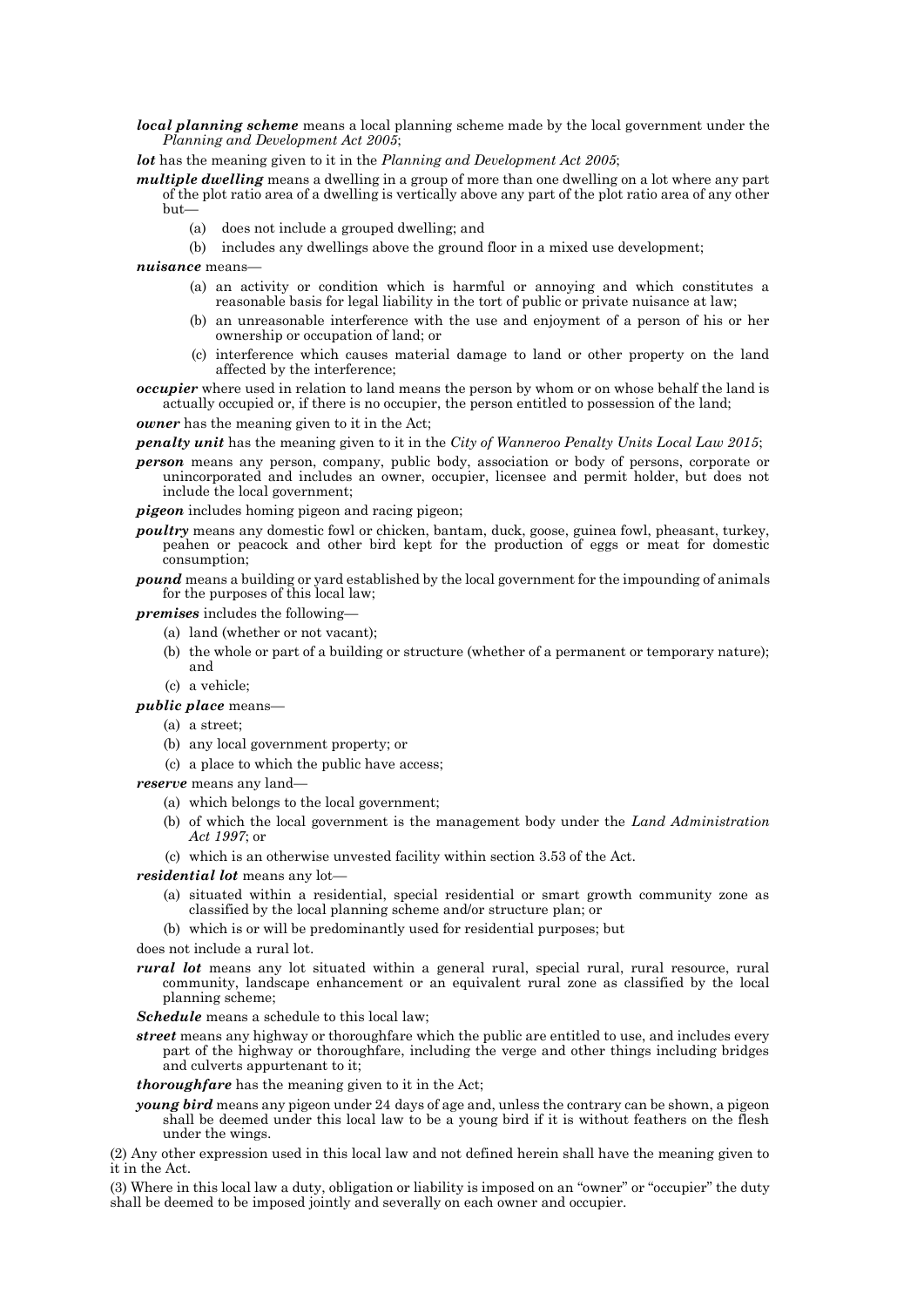(4) Where under this local law the local government is authorised to carry out actions or cause to be undertaken works as a consequence of the failure of any person to comply with the terms of a notice or other conduct, the right to enter land is at all times subject to the provisions of Part 3, Division 3, Subdivision 3 of the Act.

### **Part 2 LIVESTOCK**

#### **2.1 Livestock Not to Stray**

The owner or person in charge of livestock shall not permit that livestock to stray or to be at large in a street, public place or upon private land without the consent of the land owner.

### **2.2 Land to be Fenced**

The owner or occupier of land on which livestock is kept shall cause the land or the portion of the land (as applicable) to be fenced in a manner capable of confining the livestock to where the livestock is kept.

# **Part 3 ANIMALS**

### **3.1 General**

The owner or occupier of premises where an animal is kept shall—

- (1) keep the premises free from excrement, filth, food waste and all other matter that is likely to become offensive or injurious to health or to attract rats, vermin or insects;
- (2) when so directed by an authorised person, clean and disinfect the premises; and
- (3) not keep animals, or permit animals to remain on any premises in such numbers that they are, or are likely to be in the opinion of the local government, a nuisance or injurious or dangerous to health.

#### **3.2 Keeping of Large Animals**

Subject to the provisions of the local planning scheme, an owner or occupier of premises shall not—

- (1) keep a large animal on any land less than  $2,000m^2$  in area or in a commercial lot or industrial lot;
- (2) permit any large animal to be within 9 metres of any dwelling, food premises, shop, public building, hospital or school; and
- (3) keep an ostrich or emu on any residential lot, commercial lot or industrial lot.

#### **3.3 Manure Receptacle**

An owner or occupier of premises where a large animal is kept shall—

- (1) provide in a convenient position, an impervious receptacle with a tight fitting lid, for storage of manure;
- (2) keep the lid of the receptacle closed except when manure is being deposited or removed;
- (3) cause the receptacle to be emptied at least once a week and more often as necessary to prevent it becoming offensive or a breeding place for flies or other insects; and
- (4) cause all manure produced on the premises to be collected daily and placed in the receptacle.

### **3.4 Burial of Animals**

(1) The operators of a commercial poultry farm, licensed piggery or similar intensive animal farming shall not dispose of any dead animals or poultry on their premises without written approval from the local government or an authorised person.

(2) Owners and occupiers of land in any rural area who occasionally need to bury an animal on their land, shall cover the carcass with lime before burial.

#### **3.5 Horse Exercise Area**

(1) Subject to section 3.6, the local government may make a determination to set aside a reserve or foreshore or portion of a reserve or foreshore as an area upon which a person may ride or drive a horse or into which a person may bring a horse.

(2) A person shall not ride, drive or bring a horse onto any reserve or foreshore or any part thereof that has not been set aside for those purposes.

(3) A person shall not ride, drive, exercise or train a horse on any part of a reserve or foreshore set aside under section 3.5(1) faster than walking pace or in a manner likely to create a danger or become a nuisance to the public or to any person.

(4) Any person liable for the control of a horse who permits that horse to excrete in any public place or on any land within the district without the consent of the occupier of that land commits an offence unless the excreta is removed forthwith and disposed of either—

(a) on private land with the written consent of the occupier; or

(b) in such other manner as the local government or an authorised person may approve in writing. (5) A person shall not bring a horse onto any reserve or foreshore or any part thereof that is set aside specifically for the exercise of dogs.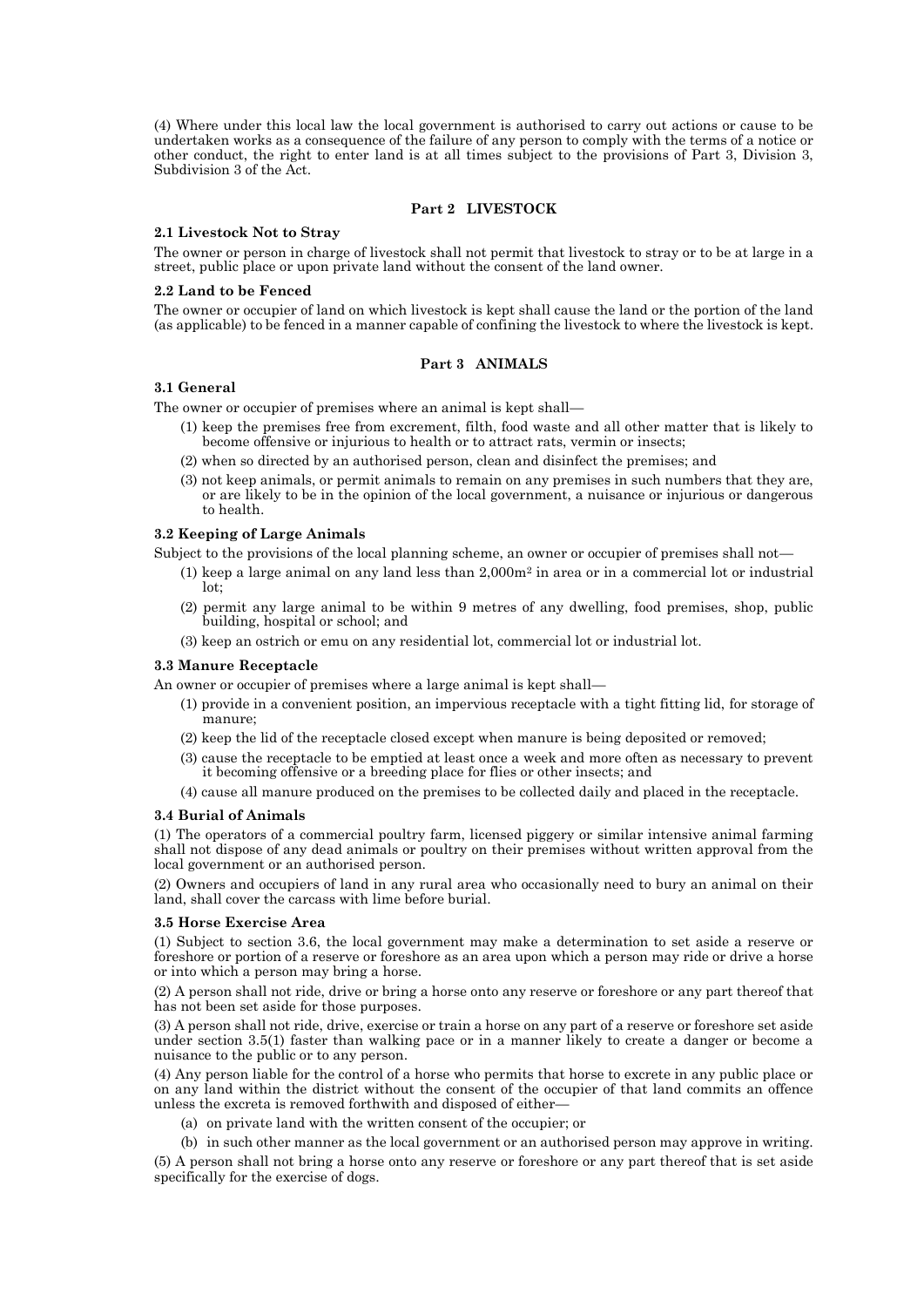# **3.6 Procedure for making a determination**

(1) The CEO or an authorised person is to give local public notice of the local government's intention to make a determination pursuant to section 3.5 of this local law.

(2) The local public notice referred to in subclause (1) is to state that—

- (a) the local government intends to make a determination, the purpose and effect of which is summarised in the notice;
- (b) a copy of the proposed determination may be inspected and obtained from the offices of the local government; and
- (c) submissions in writing about the proposed determination may be lodged with the local government within 21 days after the date of publication.

(3) If no submissions are received in accordance with subclause (2)(c), the local government may decide—

- (a) to give local public notice that the proposed determination has effect as a determination on and from the date of publication;
- (b) to amend the proposed determination, in which case subclause (5) is to apply; or
- (c) not to continue with the proposed determination.

(4) If submissions are received in accordance with subclause  $(2)(c)$ , the local government—

- (a) is to consider those submissions; and
- (b) may decide—
	- (i) whether or not to amend the proposed determination; or
	- (ii) whether or not to continue with the proposed determination.

(5) If the local government decides to amend the proposed determination, it is to give local public notice—

- (a) of the effect of the amendments; and
- (b) that the proposed determination has effect as a determination on and from the date of publication.

(6) If the local government decides not to amend the proposed determination, it is to give local public notice that the proposed determination has effect as a determination on and from the date of publication.

(7) A proposed determination is to have effect as a determination on and from the date of publication of the local public notice referred to in subclauses (3), (5) and (6).

### **3.7 Discretion to erect sign**

The local government may erect a sign on local government property to give notice of the effect of a determination, which applies to that property.

# **3.8 Determination to be complied with**

A person must comply with a determination.

### **3.9 Register of determinations**

(1) The local government is to keep a register of determinations made under clause 3.5, and of any amendments to or revocations of determinations made under clause 3.10.

(2) Sections 5.94 and 5.95 of the Act apply to the register referred to in subclause (1) and for that purpose the register is to be taken to be information within section  $5.94(u)(i)$  of the Act.

# **3.10 Amendment or revocation of a determination**

(1) The local government may amend or revoke a determination.

(2) The provisions of clause 3.6 are to apply to an amendment of a determination as if the amendment were a proposed determination.

(3) If the local government revokes a determination it is to give local public notice of the revocation and the determination is to cease to have effect on the date of publication.

# **Part 4 POULTRY AND PIGEONS**

### **4.1 Limitation on Numbers of Poultry**

(1) Subject to the provisions of this Part 4, an owner or occupier of land must not keep more than the following poultry (including restrictions on the type of poultry) without the written approval of the local government—

| Lot size                  | <b>Maximum number of poultry</b>           |
|---------------------------|--------------------------------------------|
| Up to $600m^2$            | 2 poultry (no ducks permitted)             |
| $601m^2$ to $800m^2$      | 4 poultry (no ducks permitted)             |
| $801m^2$ to $1,000m^2$    | 6 poultry (including a maximum of 2 ducks) |
| $1,001m^2$ to $5,000m^2$  | 12 poultry (including ducks)               |
| $5,001m^2$ to $10,000m^2$ | 25 poultry (including ducks)               |
| Over $10,000m^2$          | 50 poultry (including ducks)               |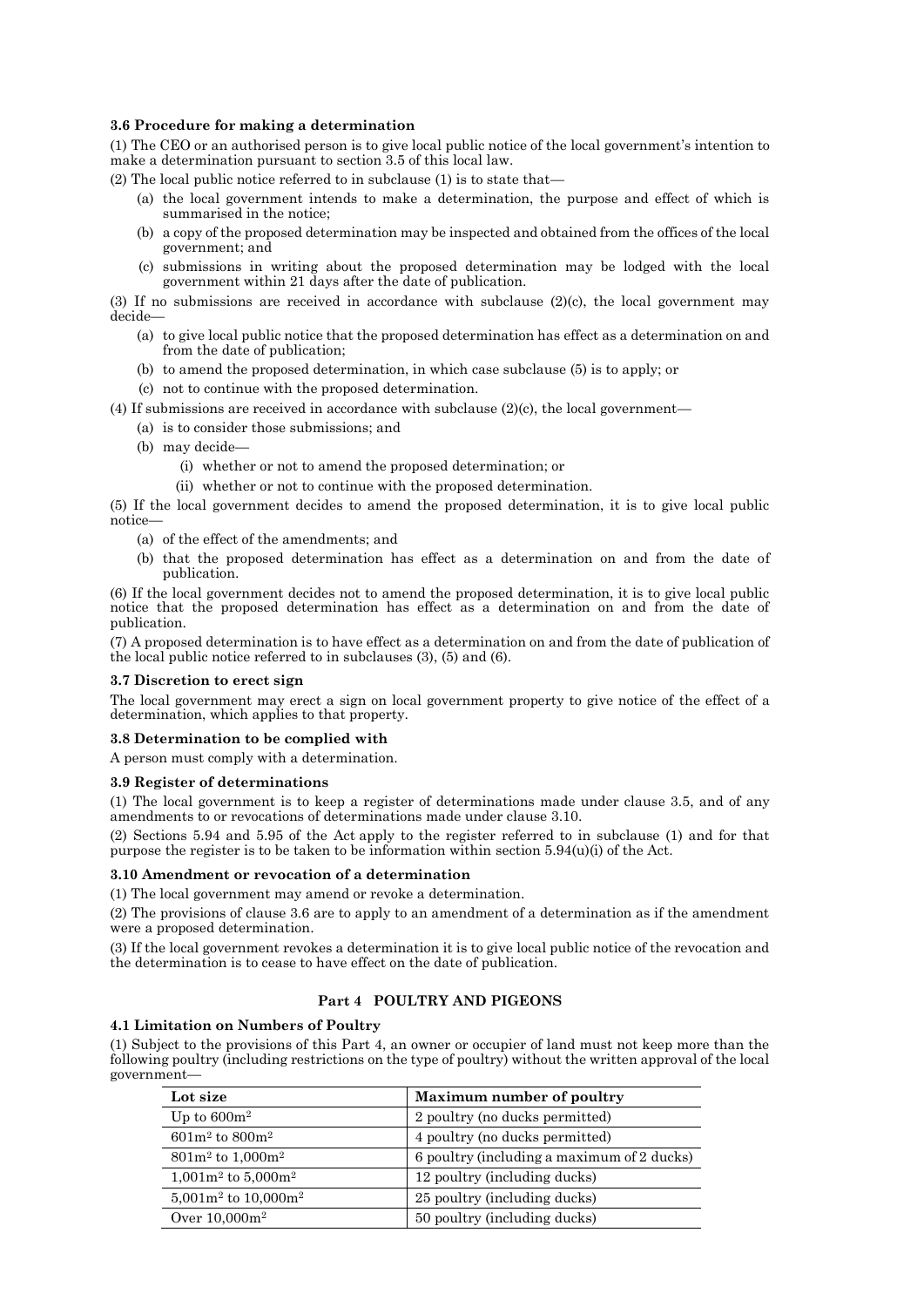(2) An owner or occupier of a residential lot must not keep, or permit to be kept, a rooster, goose, turkey, peafowl or any other poultry that is likely to cause a nuisance.

(3) An owner or occupier of land on which is situated a grouped dwelling or multiple dwelling (except for land on which no more than two grouped dwellings are permitted) must not keep, or permit to be kept, any poultry.

# **4.2 Conditions of Keeping Poultry**

- (1) On lot sizes up to and including  $1,000m^2$ , the following conditions apply to the keeping of poultry—
	- (a) Poultry must be kept in a securely fastened cage or in a shed within an enclosure, and if fitted, the roof of the cage or shed shall have sufficient slope to shed storm water.
		- (b) The cage, shed and enclosure must be of sound construction and must not be located within—
			- (i) 1 metre of any lot boundary; and
			- (ii) 5 metres of any neighbouring dwelling or street.

(2) On lot sizes between  $1,001m^2$  and  $5,000m^2$ , the following conditions apply to the keeping of poultry—

- (a) Poultry must be kept in a shed or in a shed within an enclosure, provided that the shed has a concrete floor at least 50 millimetres thick.
- (b) The shed and enclosure must be of sound construction and must not be located within—
	- (i) 1 metre of any lot boundary; and
	- (ii) 9 metres of any neighbouring dwelling or street.
- $(3)$  On lot sizes over  $5,000$ m<sup>2</sup>, the following conditions apply to the keeping of poultry—
	- (a) Poultry must be kept in a shed or in a shed within an enclosure, provided that the shed has a concrete floor at least 50 millimetres thick.
	- (b) The shed and enclosure must be of sound construction and must not be located within—
		- (i) 1 metre of any lot boundary; and
		- (ii) 15 metres of any neighbouring dwelling or street.

(4) All structures or enclosures within which poultry are kept must be maintained in a clean condition and free from offensive odours.

# **4.3 Limit on Number of Pigeons**

(1) In this section *registered pigeon fancier* means a current financial member of a recognised incorporated pigeon or pigeon fancier body.

(2) A person shall not keep pigeons on any land in the district without having first obtained a Certificate of Registration from an authorised person.

(3) Subject to section 4.3(4), the maximum number of pigeons which may be kept on land pursuant to a Certificate of Registration shall not exceed 20, excluding young birds.

(4) A person who produces satisfactory proof that they are a current financial member of a recognised incorporated racing pigeon body or are a registered pigeon fancier, may be permitted by an authorised person to keep up to 150 pigeons, excluding young birds, on any residential lot or rural area subject to section 4.3(6).

(5) Pigeons shall not be kept within a caravan park or on any land on which is situated a grouped dwelling or multiple dwelling, except for land on which no more than two grouped dwellings are permitted.

(6) Unless previously approved by the local government prior to this local law coming into effect, pigeons shall not be kept on any land which has an area of less than 600m<sup>2</sup>.

# **4.4 Conditions of Keeping Pigeons**

(1) An application for a Certificate of Registration must—

- (a) be on the form approved by an authorised person from time to time;
- (b) include specifications, site and construction plans of proposed cages, enclosures or lofts;
- (c) be accompanied by the written signed consent of all owners and occupiers whose land is adjacent to or adjoins the land upon which the applicant intends to keep or is keeping pigeons; and
- (d) be accompanied by the registration fee set by the local government.
- (2) The holder of a Certificate of Registration shall—
	- (a) keep all pigeons confined continuously in cages, enclosures and lofts approved by an authorised person except that homing pigeons and racing pigeons registered in accordance with this local law may be released in accordance with this local law;
	- (b) keep all cages, enclosures, lofts and their immediate surrounds clean and maintained in good order and condition at all times, with the minimum standard to be adhered to being that specified in the Code of Practice; and
	- (c) dispose of all loft litter by immediate burial or by being bagged and deposited in a household rubbish bin to ensure no nuisance occurs.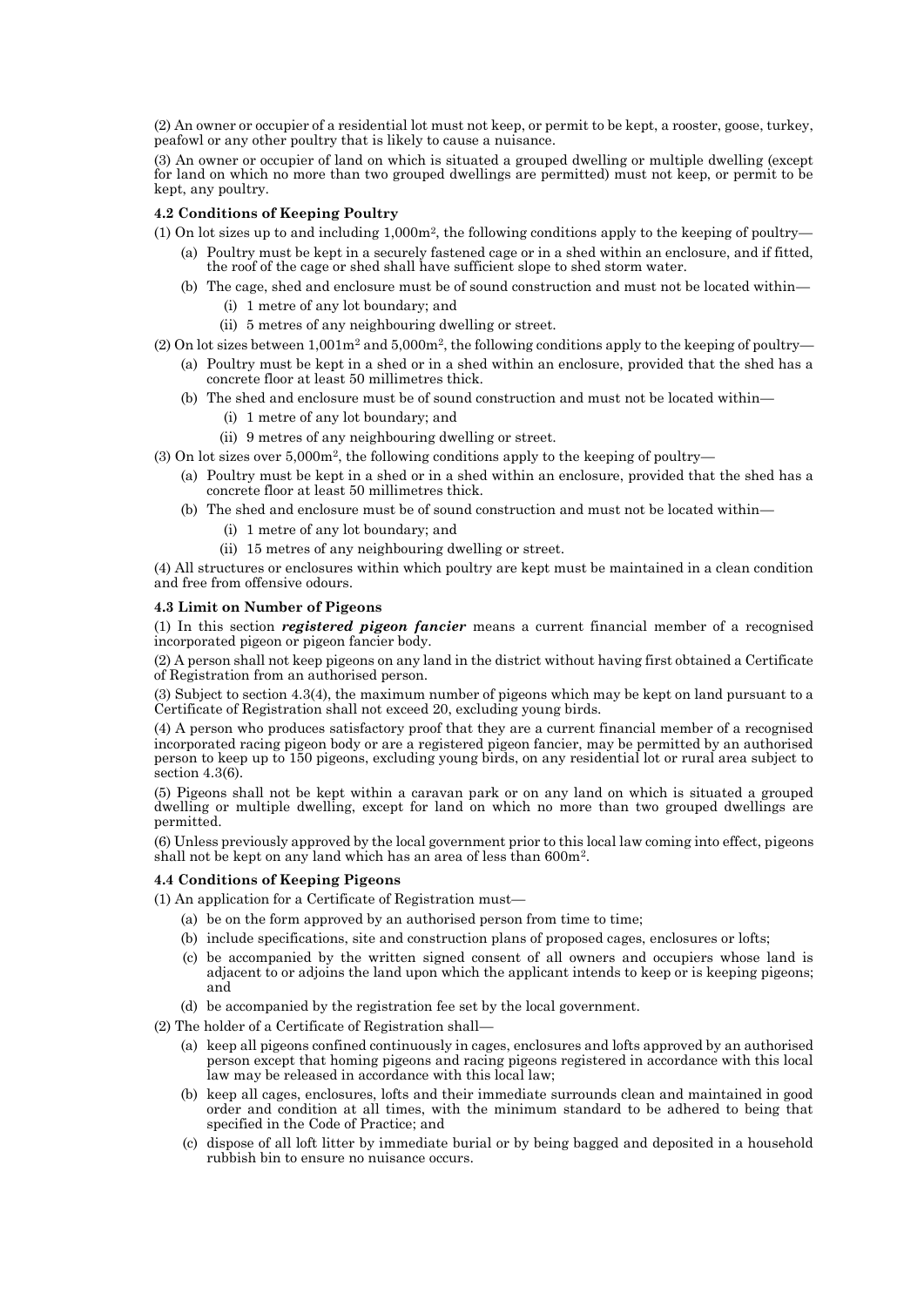(3) At any time an authorised person may—

- (a) amend the conditions contained in or relating to a Certificate of Registration; and
- (b) where any complaint of a nuisance is received, vary the hours for release of pigeons and impose any other conditions deemed necessary to minimise any nuisance from the keeping of pigeons or any associated activity.

(4) An authorised person may cancel or refuse to approve a Certificate of Registration if any one or more of the following occurs—

- (a) the land is not maintained in accordance with this local law;
- (b) the cages, enclosures or lofts have fallen into disrepair, are unclean or infested with vectors of disease;
- (c) the pigeons are being released outside the times permitted in section 4.6;
- (d) a condition imposed in accordance with this local law or a Certificate of Registration has not been complied with in the time limits set out for doing so;
- (e) the applicant or holder of the Certificate of Registration, as the case may be, has two or more convictions under this local law; or
- (f) non-payment of registration fees.

### **4.5 Pigeon Cage, Enclosure or Loft Requirements**

(1) A cage, enclosure or loft used to house pigeons shall aesthetically blend with its surrounds, be constructed of new materials and shall be constructed to the following minimum requirements—

- (a) the base floor of any loft shall be of 50mm thick concrete;
- (b) in the case of an elevated loft the suspended floor shall be constructed and maintained in accordance with the requirements in the Code of Practice;
- (c) cladding of a loft, including the roof, shall be of smooth fibro cement sheeting, sheet metal or other smooth material;
- (d) except as provided in section 4.5(1)(e), a loft height shall not exceed 2.4 metres at any point when measured from ground level;
- (e) where a loft has a gable roof, the loft height shall not exceed 3 metres at any point when measured from ground level; and
- (f) otherwise comply with the Code of Practice in relation to construction requirements.

(2) A cage, enclosure or loft shall not be located within—

- (a) 1 metre of the lot boundary with any land adjacent to or adjoining the land used to house the pigeons; or
- (b) 9 metres of any street, dwelling, food premises, shop, public building, school, hospital, hall, factory or dairy.

### **4.6 Exercise of Pigeons**

(1) A person who is registered to keep homing pigeons or racing pigeons may only release such homing pigeons or racing pigeons for exercise between the hours set out in the Code of Practice.

(2) A person shall not release more than 60 registered homing pigeons or racing pigeons for exercise or training at any one time.

# **Part 5 OBJECTIONS AND REVIEW**

#### **5.1 Objection and review rights**

Division 1 of Part 9 of the Act and regulation 33 of the *Local Government (Functions and General) Regulations 1996* apply to a decision under this local law in respect of the grant, renewal, transfer, amendment, suspension or cancellation of a Certificate of Registration.

### **Part 6 ENFORCEMENT**

#### *Division 1—Notices*

### **6.1 Notice requirements**

A notice under this Division must—

- (1) be in writing;
- (2) be given to a person who has failed to comply with a provision of this local law; and
- (3) specify the reason for giving the notice, the work or action that is required to be undertaken and the time within which it is to be undertaken.

#### **6.2 Local government may undertake requirements of notice**

This local law is subject to section 3.25, 3.27 and Schedule 3.1 and 3.2 of the *Local Government Act 1995* and any power of entry exercised by the local government under this local law is subject to Part 3, Division 3, Subdivision 3 of the Act.

# **6.3 Offence to fail to comply with notice**

A person who fails to comply with a notice given to them under this local law commits an offence.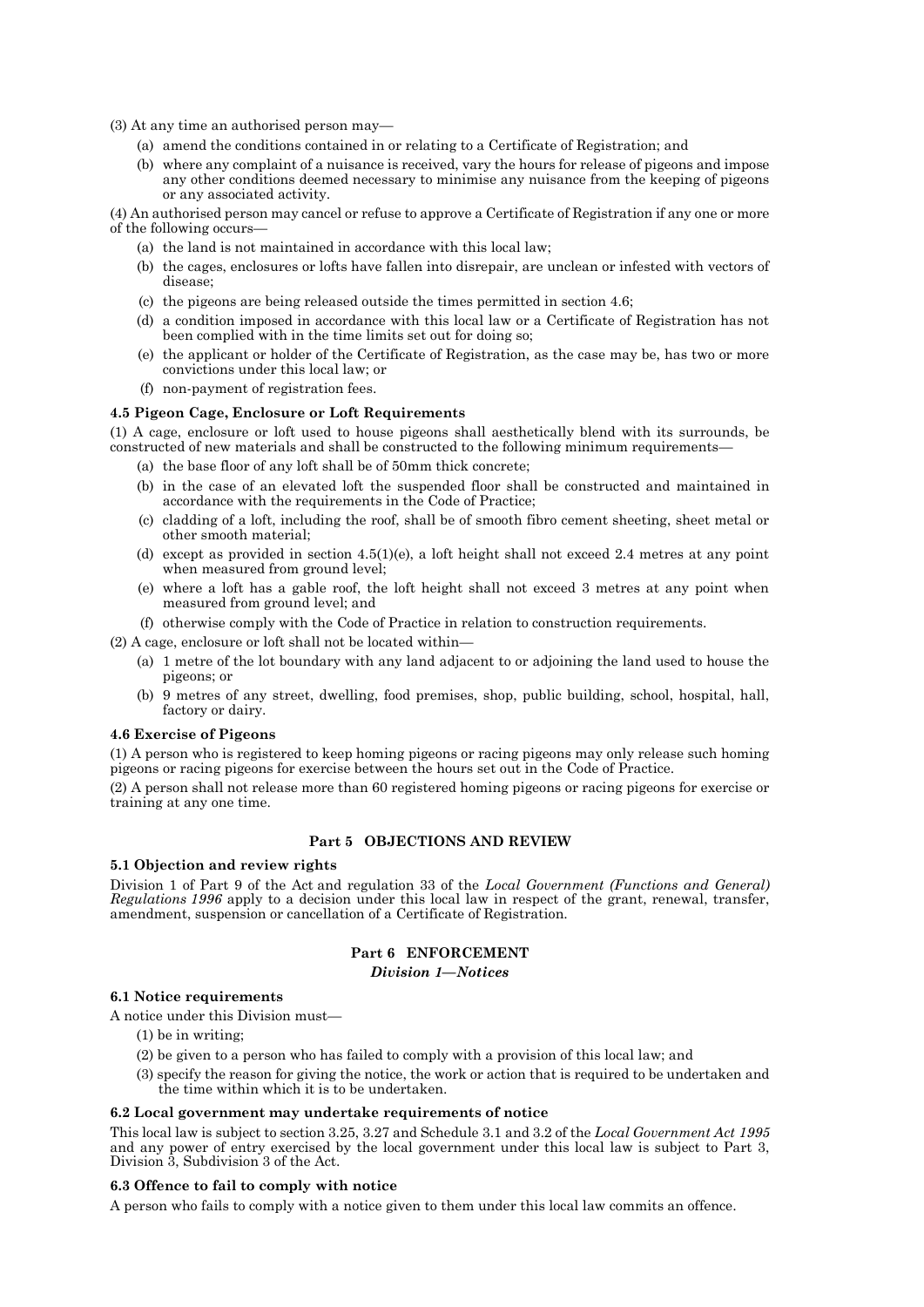### *Division 2—Offences and penalties*

### **6.4 Offences and general penalty**

(1) A person who fails to do anything required or directed to be done under this local law, or who does anything which under this local law that person is prohibited from doing, commits an offence.

(2) A person who commits an offence under this local law is liable, upon conviction, to a penalty not exceeding \$5,000 and where the offence is of a continuing nature, to an additional daily penalty not exceeding \$500 in respect of each day or part of a day during which the offence has continued.

### **6.5 Prescribed offences**

(1) An offence against a section of this local law specified in the Schedule is a prescribed offence for the purposes of section 9.16 of the Act.

(2) The number of modified penalty units for a prescribed offence is that specified in the fourth column of the Schedule.

(3) If this local law expresses a modified penalty as a number of penalty units, the monetary value of the modified penalty is the number of dollars obtained by multiplying the value of the penalty unit by the number of penalty units.

# **6.6 Form of Infringement Notices**

(1) The form of the notice referred to in section 9.16 of the Act is to be in the form of Form 2 in Schedule 1 of the *Local Government (Functions and General) Regulations 1996*.

(2) The form of the infringement withdrawal notice referred to in section 9.20 of the Act is to be in the form of Form 3 in Schedule 1 of the *Local Government (Functions and General) Regulations 1996*.

| Item<br>No.    | <b>Section</b><br>No. | <b>Nature of Offence</b>                                                                                                                                                                               | Modified<br>Penalty<br>Units |
|----------------|-----------------------|--------------------------------------------------------------------------------------------------------------------------------------------------------------------------------------------------------|------------------------------|
|                |                       | Part 2-Livestock                                                                                                                                                                                       |                              |
| $\mathbf{1}$   | 2.1                   | Permitting livestock to stray or be at large in a street, public<br>place or on private land without consent                                                                                           | 20                           |
| $\overline{2}$ | 2.2                   | Failing to keep land fenced in a manner capable of confining<br>livestock                                                                                                                              | 20                           |
|                |                       |                                                                                                                                                                                                        |                              |
|                |                       | Part 3-Animals                                                                                                                                                                                         |                              |
| $\mathcal{S}$  | 3.1(1)                | Failing to keep premises free from excrement, filth, food waste<br>and all other matter that is likely to become offensive or<br>injurious to health or to attract rats, vermin or insects             | 20                           |
| $\overline{4}$ | 3.1(2)                | Failing to clean and disinfect premises where an animal is kept<br>when so directed by an authorised person                                                                                            | 20                           |
| 5              | 3.1(3)                | Keeping or permitting animals to remain on premises in such<br>numbers that they are, or are likely to be in the opinion of the<br>local government, a nuisance or injurious or dangerous to<br>health | 15                           |
| 6              | 3.2(1)                | Keeping a large animal on any land less than $2,000m^2$ in area<br>or on a commercial lot or industrial lot                                                                                            | 15                           |
| $\overline{7}$ | 3.2(2)                | Permitting a large animal to be within 9 metres of any<br>dwelling, food premises, shop, public building, hospital or<br>school                                                                        | 15                           |
| 8              | 3.2(3)                | Keeping an ostrich or emu on a residential lot, commercial lot<br>or industrial lot                                                                                                                    | 15                           |
| 9              | 3.3(1), (2)           | Failing to provide an impervious receptacle with a tight fitting<br>lid, for storage of manure                                                                                                         | 10                           |
| 10             | 3.3(3)                | Failing to empty manure receptacle at least once a week to<br>prevent it becoming offensive or a breeding place for flies or<br>other insects                                                          | 10                           |
| 11             | 3.3(4)                | Failing to cause all manure produced on the premises to be<br>collected daily and placed in the receptacle                                                                                             | 15                           |
| 12             | 3.4(1)                | Disposing of dead animals or poultry without written approval<br>from the local government or an authorised person                                                                                     | 20                           |
| 13             | 3.4(2)                | Failing to cover animal carcass with lime before burial                                                                                                                                                | 10                           |
| 14             | 3.5(2)                | Riding, driving or bringing a horse onto a reserve or foreshore<br>not set aside for those purposes                                                                                                    | 10                           |

# **SCHEDULE—PRESCRIBED OFFENCES**